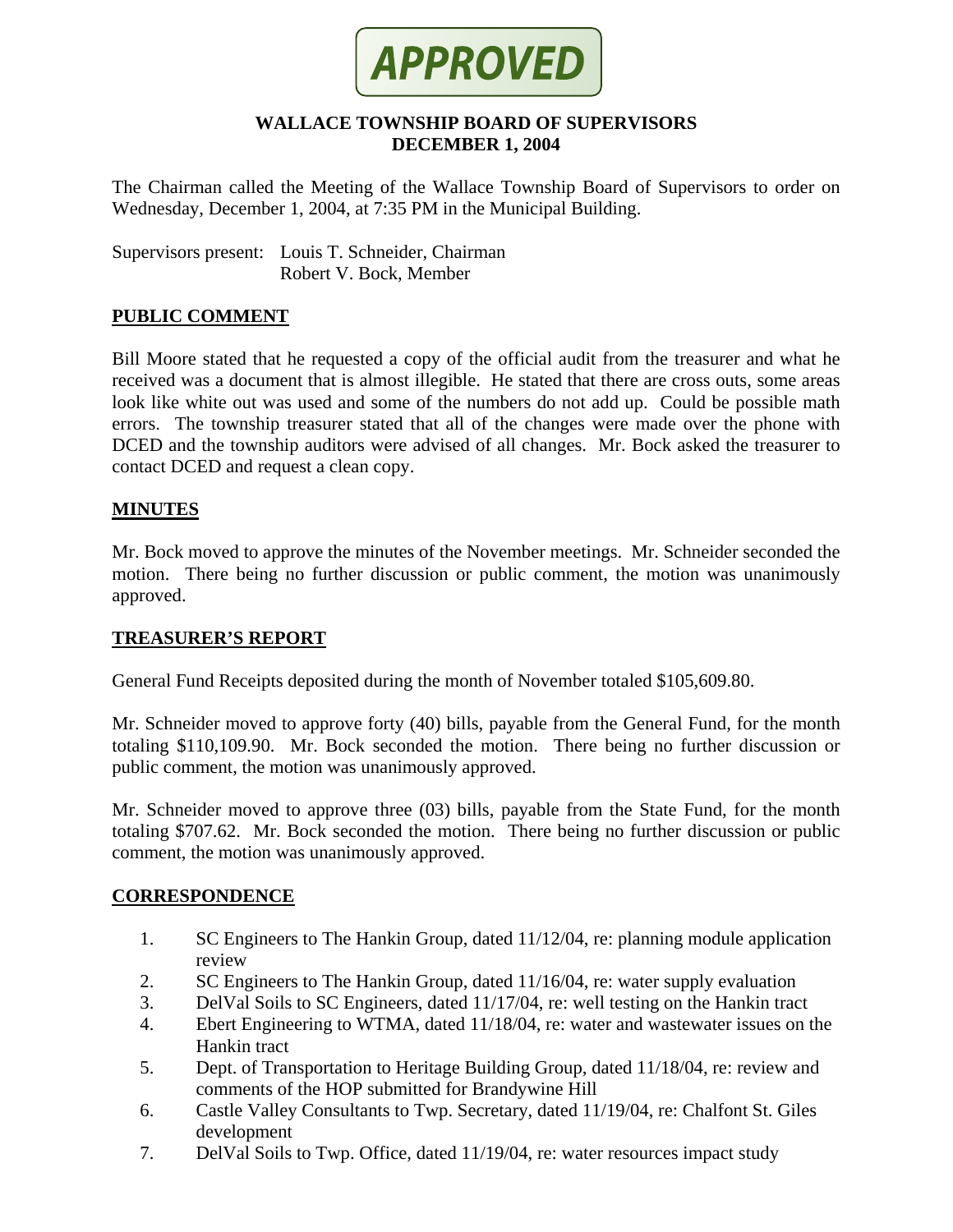# **DECEMBER 1, 2004 PAGE 2**

- 8. Blue Heron Inn to Tim Wloczewski, dated 11/21/04, re: update on progress towards compliance
- 9. Andrew Rau, Esq. to Twp. Secretary, dated 11/22/04, re: Chalfont St. Giles development
- 10. Castle Valley Consultants to Twp. Secretary, dated 11/22/04, re: Brandywine Hill easement legal description review
- 11. Chester County Conservation District to Heritage Building Group, dated 11/23/04, re: acknowledgement of complete NPDES permit application
- 12. Josh Rorke to BOS, dated 11/30/04, re: request for 60-dy extension for recording of plans
- 13. Andrew Rau, Esq. to Castle Valley Consultants, dated 12/1/04, re: Chalfant St. Giles development

# **ZONING REPORT**

Tim Wloczewski reported that nine (9) new building permits were approved for the month of November as follows:

#04-65 – 31 Glen Manor Lane (Finished Basement) #04-67 – 20 Turtle Nest Lane (Electrical Upgrade) #04-83 – 1791 Creek Road (Detached Garage) #04-85 – 368 Indiantown Road (Solarium) #04-86 – 110 Waterview Drive (Shed) #04-87 – 130 Chalfant Road (Detached Garage) #04-88 – 961 Springton Road (Kitchen Renovation and Deck) #04-90 – 27 Steepleview Drive (Deck) #04-91 – 901 Fairview Road (Shed)

An inspection of the Blue Heron Inn was performed on November  $12<sup>th</sup>$  in regards to the 30-day enforcement notice that had expired. It was noted that the existing ADA entrance is currently under construction and unfinished and two lighted emergency exit signs were installed in the dining area. The owner is still required to submit signed and sealed professional design plans to include compliance with current fire code and ADA regulations. The faulty wiring in the basement has not been addressed. A letter of intent was submitted by the property owner for the board's review.

# **POLICE REPORT**

Chief Kocsi was not present for the meeting. See attached report.

# **HISTORICAL COMMISSION**

Isabelle Blank reported that the Historical Commission was present at the Edgemoor Run site during the beginning stages of earth moving. Some potential artifacts were discovered and the PA State Historical Commission and DEP will review the findings. The areas have been marked off with yellow tape for preservation.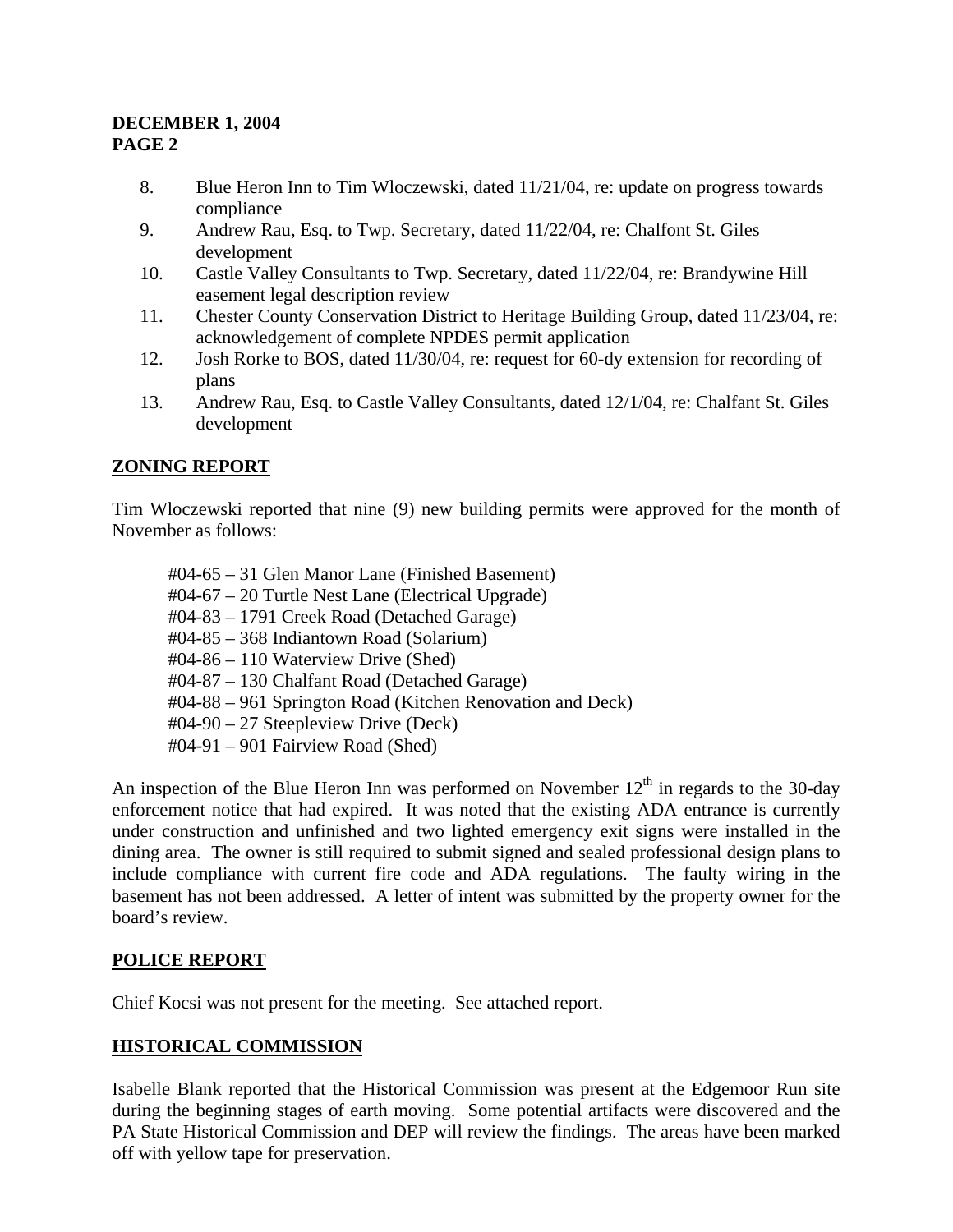#### **DECEMBER 1, 2004 PAGE 3**

Another property discussed at their meeting was the Kurtz Mill located at 2230 Creek Road. This property has very historical significance and Jane Davidson will be researching the deeds.

The Croft House located on the Devereux property was also discussed. It was noted that this house is in extreme disrepair. The Commission has noted that this house is proposed to be demolished as part of the conditional use plan. According to the zoning ordinance, a Class 1 historic structure cannot be demolished, without an approved permit and must be maintained. The Commission has asked the zoning officer to follow up with enforcement.

# **PARK BOARD**

Jim Laukner reported that at their last meeting, Greg Newell updated the board on the meeting he had with the supervisors and the engineer for the Alice Park. No further report.

# **PLANNING COMMISSION**

Skip McGrew reported that the Planning Commission with walk the Wooldridge property located on Indiantown Road on Saturday. Mark Eschbacher will be present to represent the Environmental Advisory Counsel. No further report.

# **VILLAGE TASK FORCE**

Bryan McDonaugh reported the task force held an informal session to review the paperwork supplied by Jane Davidson. They will be holding their regularly scheduled meeting on Thursday to make some final decisions. The next step would be to hold an informal, informational only, public meeting.

# **SUBDIVISIONS**

- 1. #04-1 Old Orchard Estates
- 2. #04-3 Brandywine Hill (Wheeler)

# **OLD BUSINESS**

Mr. Schneider provided a brief update on the ACRE Initiative proposed by the Rendell administration. This has been a piece of legislation which was put forth and would undercut any townships ability to enforce their zoning laws. All agricultural decisions would be made at the state level. PSATS has been a supporter of the legislation and not supporting the townships it is to represent. Mr. Schneider made a motion to write a letter to PSATS stating that Wallace Township would indefinitely postpone their annual payment due to PSATS support of the ACRE Initiative. Mr. Bock seconded the motion. There being no further discussion or public comment, the motion was unanimously approved.

Mr. Schneider moved to approve a 60-day extension for recording of signed plans for the Rorke/Wadsworth subdivision. Mr. Bock seconded the motion. There being no further discussion or public comment, the motion was unanimously approved.